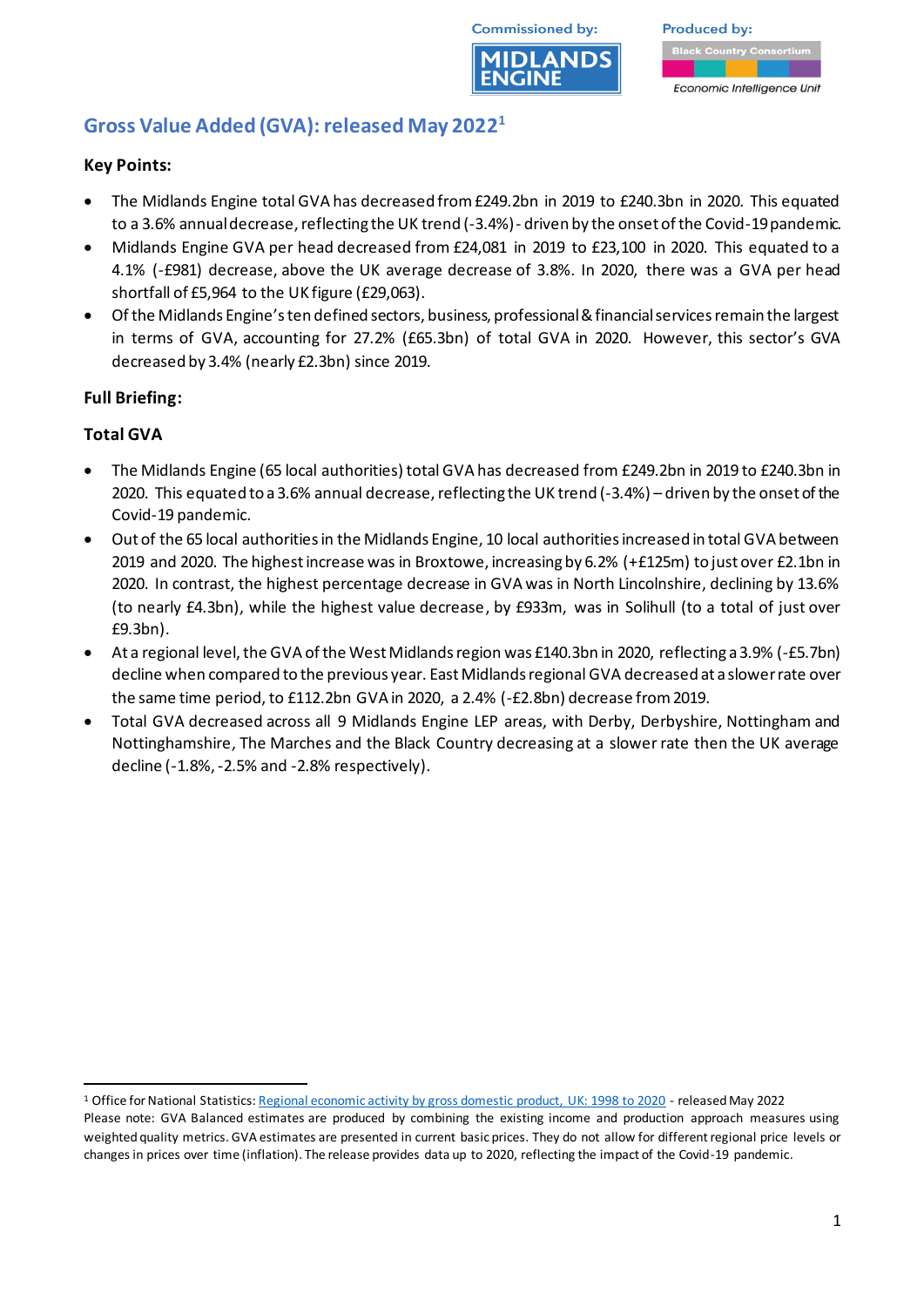



#### **Summary of GVAfor the Midlands Engine, LEPs and the UK:**

|                                                   | 2019              | 2020       | % Change | Num. Change       |
|---------------------------------------------------|-------------------|------------|----------|-------------------|
|                                                   | <b>£ Millions</b> |            |          | <b>£ Millions</b> |
| Midlands Engine (65 Local Authorities)            | £249,205          | £240,294   | $-3.6%$  | $-£8,911$         |
| <b>Black Country</b>                              | £22,442           | £21,833    | $-2.8%$  | -£609             |
| Coventry and Warwickshire                         | £30,044           | £28,519    | $-5.3%$  | $-£1,525$         |
| Greater Birmingham and Solihull                   | £55,279           | £52,562    | $-5.2%$  | $-E2,717$         |
| Leicester and Leicestershire                      | £27,280           | £26,270    | $-3.8%$  | $-£1,010$         |
| Stoke-on-Trent and Staffordshire                  | £25,168           | £24,125    | $-4.3%$  | $-£1,043$         |
| The Marches                                       | £14,987           | £14,623    | $-2.5%$  | -£364             |
| Worcestershire                                    | £14,674           | £13,953    | $-5.2%$  | $-E721$           |
| Derby, Derbyshire, Nottingham and Nottinghamshire | £51,382           | £50,469    | $-1.8%$  | -£913             |
| Greater Lincolnshire                              | £24,571           | £23,273    | $-5.6%$  | $-E1,298$         |
| <b>West Midlands Region</b>                       | £145,969          | £140,282   | $-3.9%$  | -£5,687           |
| East Midlands Region                              | £114,964          | £112,184   | $-2.4%$  | $-E2,780$         |
| UK                                                | £2,017,344        | £1,949,605 | $-3.4%$  | $-£67,739$        |

### **GVA per Head and Employee**

- Midlands Engine GVA per head decreased from £24,081 in 2019 to £23,100 in 2020. This equates to a 4.1% (-£981) decrease, above the UK average decrease of 3.8%. In 2020, there was a GVA per head shortfall of £5,964 to the UK figure (£29,063).
- Following the trends of overall GVA, GVA per head decreased across all 9 Midlands Engine LEP's between 2019 and 2020. The smallest decrease was in Derby, Derbyshire, Nottingham and Nottinghamshire, decreasing by 2.4% (-£547) to £22,587. While the highest decrease was in Coventry and Warwickshire, decreasing by £2,034 (-6.4%) to £29,609, which was considerably above the UK average rate of decrease.

#### **Summary of GVA per Head in the Midlands Engine Area and UK-wide:**

|                                                   | 2019    | 2020    | % Change | Num. Change |
|---------------------------------------------------|---------|---------|----------|-------------|
| Midlands Engine (65 Local Authorities)            | £24,081 | £23,100 | $-4.1%$  | $-£981$     |
| <b>Black Country</b>                              | £18,719 | £18,156 | $-3.0%$  | -£563       |
| Coventry and Warwickshire                         | £31,643 | £29,609 | $-6.4%$  | $-E2,034$   |
| Greater Birmingham and Solihull                   | £27,010 | £25,638 | $-5.1%$  | $-E1,373$   |
| Leicester and Leicestershire                      | £25,727 | £24.618 | $-4.3%$  | $-E1,109$   |
| Stoke-on-Trent and Staffordshire                  | £22,156 | £21,166 | -4.5%    | $-£990$     |
| The Marches                                       | £21,540 | £20,880 | $-3.1%$  | -£660       |
| Worcestershire                                    | £24,630 | £23,330 | $-5.3%$  | $-E1,300$   |
| Derby, Derbyshire, Nottingham and Nottinghamshire | £23,133 | £22,587 | $-2.4%$  | $-E547$     |
| Greater Lincolnshire                              | £21,687 | £20,434 | $-5.8%$  | $-£1,252$   |
| <b>West Midlands Region</b>                       | £24,599 | £23,530 | $-4.3%$  | $-£1,069$   |
| East Midlands Region                              | £23,773 | £23,057 | $-3.0%$  | -£716       |
| <b>UK</b>                                         | £30,201 | £29,063 | $-3.8%$  | $-E1,138$   |

• The Midlands Engine GVA per employee was £54,737 in 2020; this was a 2.1% (-£1,164) decrease from 2019. England decreased by 1.2% (-£788) to £65,210 GVA per employee, leading to a shortfall of £10,474 for the Midlands Engine in 2020.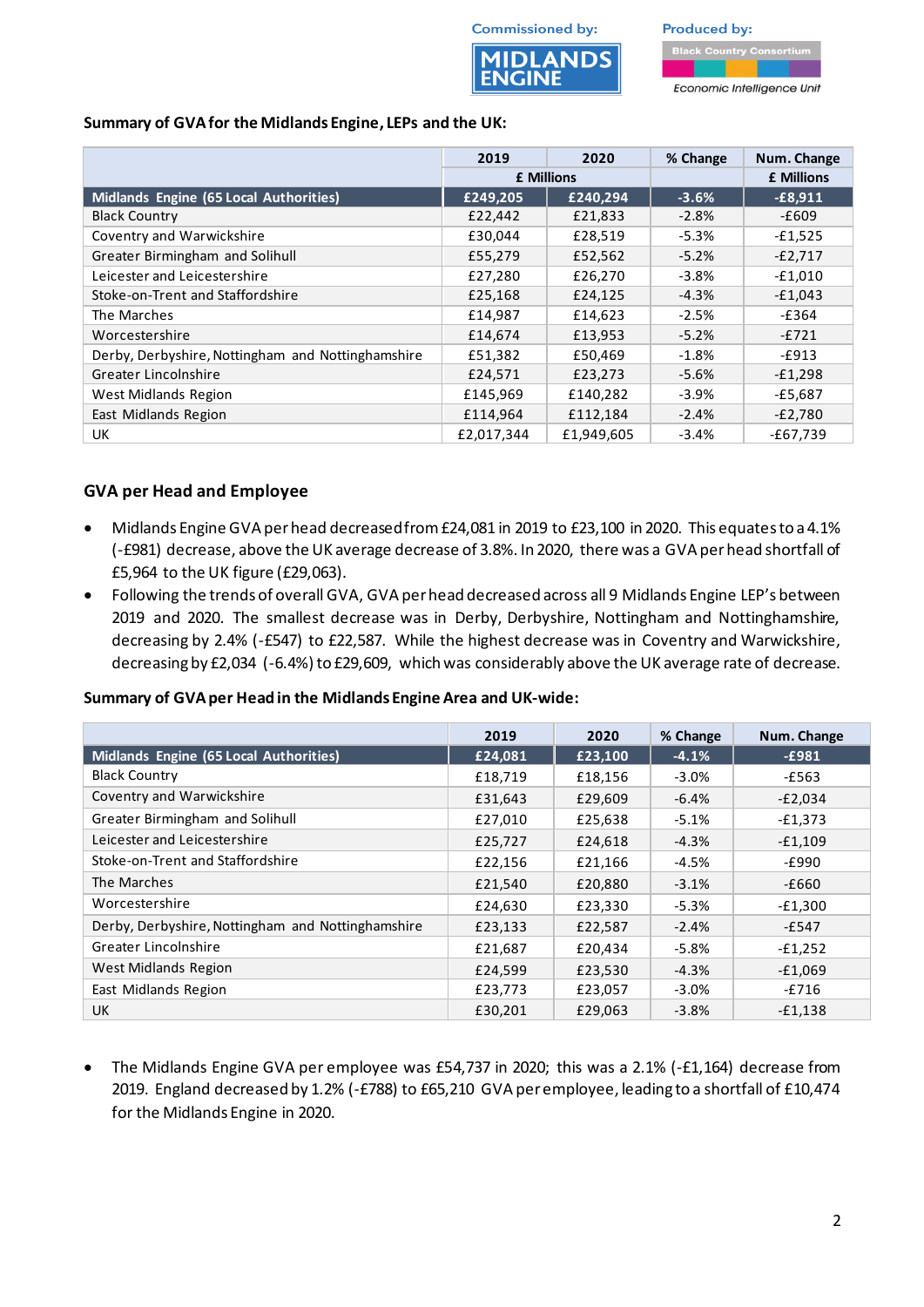

**Produced by:** Economic Intelligence Unit

## **GVA by Sector**

- Of the Midlands Engine's ten defined sectors, business, professional & financial services remain the largest in terms of GVA, accounting for 27.2% (£65.3bn) of total GVA in 2020. However, this sector's GVA decreased by 3.4% (nearly £2.3bn) since 2019.
- Despite, the overall decline in GVA, two sectors for the Midlands Engine area increased between 2019 and 2020. These were; public sector inc. education, increasing by 6.4% (+£1.8bn) to reach £29.9bn and healthcare and life sciences increasing by 15.3% (+£3.2bn) to £24.4bn.
- For the Midlands Engine since 2019, eight sectors experienced a decline in GVA. The smallest decrease was in the creative, design & digital sector, declining by 0.2% (-£18m) to a total of £9.5bn in 2020. The largest decrease was in the visitor economy sector, declining by 35.3% (-£3.7bn) to a total of nearly £6.8bn in 2020. This is likely to affect the particularly damaging effect of Covid lockdowns on the tourism industry.

|                                                       | <b>Midlands Engine</b> |          |             |                | <b>UK</b>          |                   |            |             |                    |
|-------------------------------------------------------|------------------------|----------|-------------|----------------|--------------------|-------------------|------------|-------------|--------------------|
|                                                       | 2019                   | 2020     | %<br>Change | Num.<br>Change | % of 2020<br>total | 2019              | 2020       | %<br>Change | % of 2020<br>total |
|                                                       | £ Millions             |          |             | £ Millions     |                    | <b>f</b> Millions |            |             |                    |
| Advanced Manufacturing                                | £41,830                | £37,775  | $-9.7%$     | $-E4,055$      | 15.7%              | £200,263          | £186,948   | $-6.6%$     | 9.6%               |
| Business, Professional &<br><b>Financial Services</b> | £67,606                | £65,326  | $-3.4%$     | -£2,280        | 27.2%              | £707,964          | £692,080   | $-2.2%$     | 35.5%              |
| Construction                                          | £17,955                | £16,132  | $-10.2%$    | $-E1,823$      | 6.7%               | £141,032          | £123,734   | $-12.3%$    | 6.3%               |
| Creative, Design & Digital                            | £9,553                 | £9,535   | $-0.2%$     | -£18           | 4.0%               | £125,228          | £123,269   | $-1.6%$     | 6.3%               |
| Energy & Low Carbon<br>Activities                     | £12,113                | £11,572  | $-4.5%$     | $-E541$        | 4.8%               | £89,933           | £80,444    | $-10.6\%$   | 4.1%               |
| Healthcare & Life Sciences                            | £21,176                | £24,415  | 15.3%       | £3,239         | 10.2%              | £152,595          | £177.316   | 16.2%       | 9.1%               |
| <b>Public Sector inc. Education</b>                   | £28,132                | £29,944  | 6.4%        | £1,812         | 12.5%              | £217,153          | £230,978   | 6.4%        | 11.8%              |
| Retail                                                | £29,793                | £28,607  | $-4.0%$     | -£1,186        | 11.9%              | £210,845          | £203,788   | $-3.3%$     | 10.5%              |
| Transport Technologies &<br>Logistics                 | £10,610                | £10,219  | $-3.7%$     | $-E391$        | 4.3%               | £80,429           | £70,709    | $-12.1%$    | 3.6%               |
| Visitor Economy                                       | £10,451                | £6,762   | $-35.3%$    | $-E3,689$      | 2.8%               | £91,902           | £60,339    | $-34.3%$    | 3.1%               |
| Total                                                 | £249,205               | £240,294 | $-3.6%$     | $-E8,911$      | 100%               | £2,017,344        | £1,949,605 | $-3.4%$     | 100%               |

#### **GVA by Sector for the Midlands Engine overall and UK-wide:**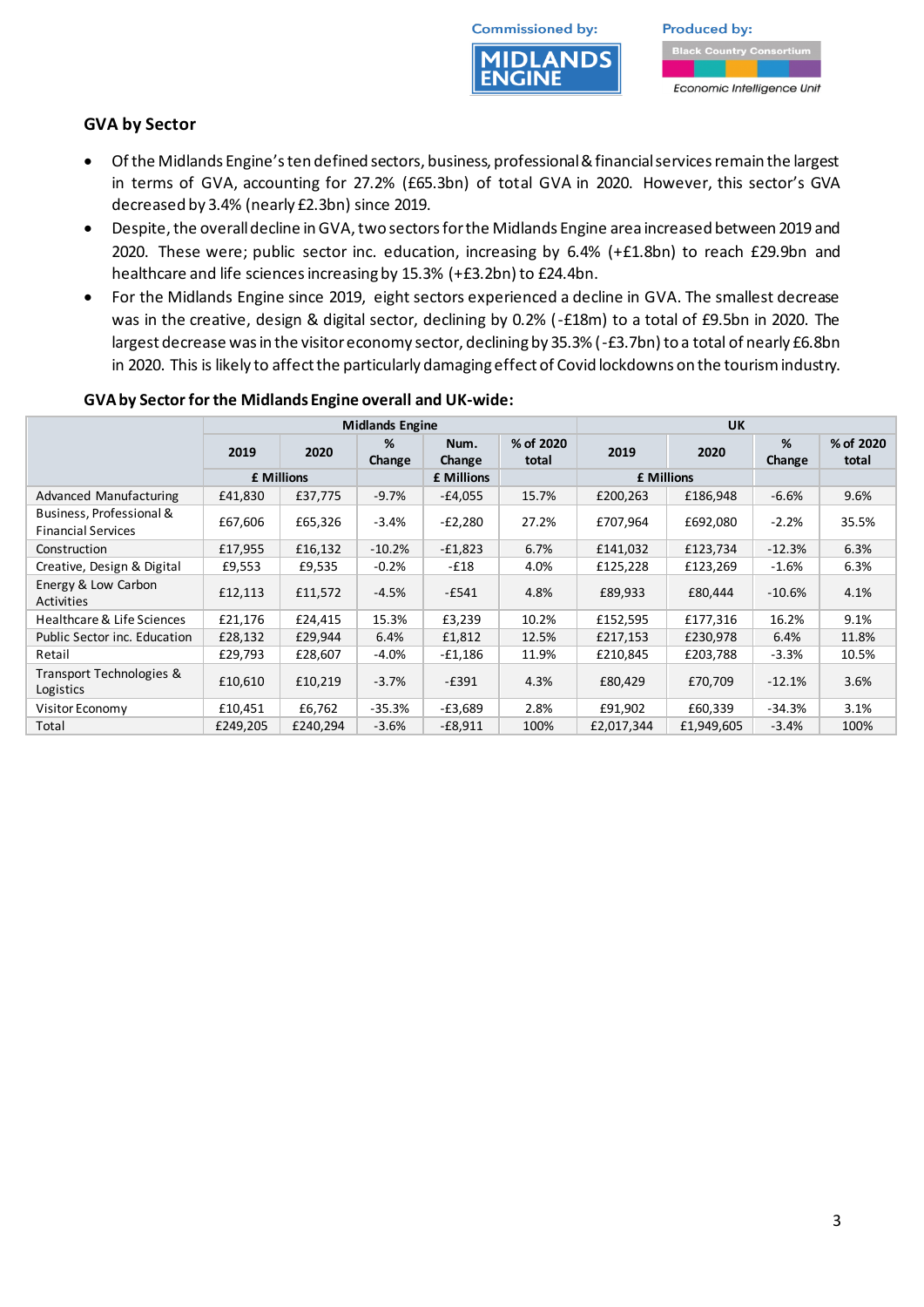**MIDLANDS**<br>ENGINE



**Annex: Midlands Engine GVA by Local Authority Area:**

|                           | 2019       | 2020    | % Change | Num. Change |  |
|---------------------------|------------|---------|----------|-------------|--|
|                           | £ millions |         |          | £ millions  |  |
| Amber Valley              | £2,823     | £2,865  | 1.5%     | £42         |  |
| Ashfield                  | £2,861     | £2,750  | $-3.9%$  | $-£111$     |  |
| Bassetlaw                 | £2,346     | £2,358  | 0.5%     | £12         |  |
| Birmingham                | £28,398    | £27,906 | $-1.7%$  | $-E492$     |  |
| Blaby                     | £3,810     | £3,428  | $-10.0%$ | $-E382$     |  |
| Bolsover                  | £2,039     | £1,901  | $-6.8%$  | $-E138$     |  |
| Boston                    | £1,462     | £1,409  | $-3.6%$  | $-E53$      |  |
| Bromsgrove                | £2,913     | £2,615  | $-10.2%$ | $-E298$     |  |
| <b>Broxtowe</b>           | £2,014     | £2,139  | 6.2%     | £125        |  |
| Cannock Chase             | £2,172     | £2,035  | $-6.3%$  | $-E137$     |  |
| Charnwood                 | £3,655     | £3,630  | $-0.7%$  | $-E25$      |  |
| Chesterfield              | £2,476     | £2,526  | 2.0%     | £50         |  |
| Coventry                  | £10,181    | £9,941  | $-2.4%$  | $-E240$     |  |
| Derby                     | £7,608     | £7,203  | $-5.3%$  | $-£405$     |  |
| Derbyshire Dales          | £1,603     | £1,564  | $-2.4%$  | $-E39$      |  |
| Dudley                    | £5,541     | £5,443  | $-1.8%$  | $-E98$      |  |
| East Lindsey              | £2,254     | £2,042  | $-9.4%$  | $-E212$     |  |
| East Staffordshire        | £3,702     | £3,329  | $-10.1%$ | $-E373$     |  |
| Erewash                   | £1,820     | £1,836  | 0.9%     | £16         |  |
| Gedling                   | £1,580     | £1,591  | 0.7%     | £11         |  |
| Harborough                | £2,185     | £2,112  | $-3.3%$  | $-E73$      |  |
| Herefordshire, County of  | £4,048     | £3,857  | $-4.7%$  | $-£191$     |  |
| <b>High Peak</b>          | £1,510     | £1,480  | $-2.0%$  | $-E30$      |  |
| Hinckley and Bosworth     | £2,469     | £2,461  | $-0.3%$  | $-E8$       |  |
| Leicester                 | £9,252     | £9,143  | $-1.2%$  | $-£109$     |  |
| Lichfield                 | £2,396     | £2,366  | $-1.3%$  | $-E30$      |  |
| Lincoln                   | £2,885     | £2,749  | $-4.7%$  | $-£136$     |  |
| Malvern Hills             | £1,755     | £1,640  | $-6.6%$  | $-£115$     |  |
| Mansfield                 | £1,736     | £1,717  | $-1.1%$  | $-E19$      |  |
| Melton                    | £1,289     | £1,246  | $-3.3%$  | $-E43$      |  |
| Newark and Sherwood       | £2,579     | £2,446  | $-5.2%$  | $-E133$     |  |
| Newcastle-under-Lyme      | £2,219     | £2,125  | $-4.2%$  | $-E94$      |  |
| North East Derbyshire     | £1,511     | £1,491  | $-1.3%$  | $-E20$      |  |
| North East Lincolnshire   | £3,255     | £3,208  | $-1.4%$  | $-E47$      |  |
| North Kesteven            | £2,451     | £2,384  | $-2.7%$  | -£67        |  |
| North Lincolnshire        | £4,934     | £4,264  | $-13.6%$ | $-£670$     |  |
| North Warwickshire        | £3,064     | £2,846  | $-7.1%$  | $-E218$     |  |
| North West Leicestershire | £3,766     | £3,430  | $-8.9%$  | $-E336$     |  |
| Nottingham                | £10,519    | £10,565 | 0.4%     | £46         |  |
| Nuneaton and Bedworth     | £2,220     | £2,135  | $-3.8%$  | $-E85$      |  |
| Oadby and Wigston         | £855       | £819    | $-4.2%$  | $-E36$      |  |
| Redditch                  | £2,233     | £1,966  | $-12.0%$ | $-E267$     |  |
| Rugby                     | £2,858     | £2,774  | $-2.9%$  | -£84        |  |
| Rushcliffe                | £3,054     | £2,954  | $-3.3%$  | $-£100$     |  |
| Rutland                   | £750       | £758    | 1.1%     | £8          |  |
| Sandwell                  | £6,736     | £6,644  | $-1.4%$  | $-E92$      |  |

4